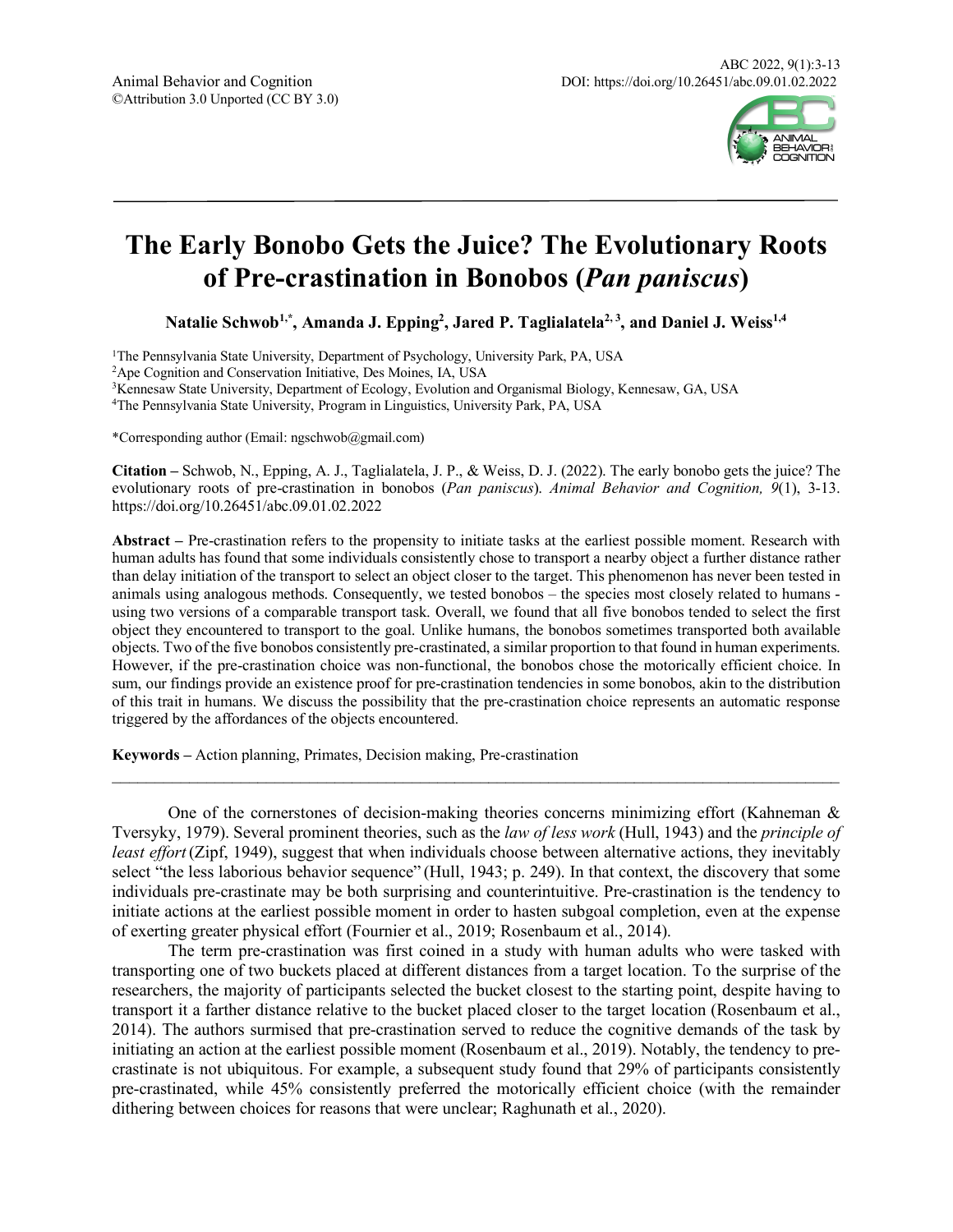The present study explores the evolutionary roots of pre-crastination, assessing whether the tendency to initiate actions at the earliest possible moment is also present in some members of our closest primate relatives, bonobos (*Pan paniscus*). We sought to test the hypothesis that some bonobos precrastinate. To the best of our knowledge, this study represents the first test of any nonhuman using an analogous method as the studies with humans.

There have been very few studies of pre-crastination in nonhuman species, and these have been conducted with pigeons (*Columba livia*). The design of these studies has drastically differed from human studies in terms of training and task demands. One of the tasks (Wasserman & Brzykcy, 2015) began with a single, colored square presented in the center of the screen. When the pigeon pecked the square, it disappeared for half a second and reappeared with an additional adjacent square flanking it on either left or right, depending on the color of the target. Either of the two squares (middle or flanker) could then be pecked to elicit a third and final square that appeared on the same side as the flanker square. The pigeons received a food reward for pecking this final square irrespective of the location of the second peck. The pigeons selected the flanker square for the second peck more often than the center square. Wasserman and Brzykcy (2015) considered this pre-crastination as the pigeons moved to the final position earlier than necessary, as pecking either the flanker or center square would have progressed them to the reward stage.

Notably, the paradigm used with pigeons differed along several critical dimensions from the original human study conducted by Rosenbaum and colleagues (2014). Zentall et al. (2018) suggested that pecking on the side square would bring the pigeon into closer proximity of the reward square, and thus confer some advantage. This notion also seems consistent with the literature on motor planning in humans that finds reaction time savings for repeated movements (e.g., Lebkuecher et al., in review; Valyear et al., 2019). Moreover, unlike the studies conducted with humans, it is possible that executing the action early might produce a benefit with regard to priming the final response (and similarly, the anticipation of the side of the reward might have primed the selection of the flanker square). Critically, the cost for the pigeons making the flanker selection is unclear, and thus it is unknown whether this anticipatory behavior would occur in circumstances that resulted in greater physical effort.

With some of these issues in mind, Zentall et al. (2018) tested pigeons with a method that approximated different aspects of the Rosenbaum et al. (2014) pre-crastination study. They presented pigeons with a choice between two sequences of events that were equated with respect to overall time and reward. One chain started with an initial peck that would lead to a 15 s delay, followed by a presentation of a key that, when pecked, resulted in reinforcement following a 5 s delay. The other option reversed the contingency with an initial delay of 5 s and a subsequent 15 s delay until reinforcement. The authors surmised that pre-crastination would be evidenced if the pigeons selected the 5 s delay first (thereby reaching second peck sooner). However, the pigeons overwhelmingly preferred the 15 s and then 5 s chain, and thus were considered to have procrastinated by choosing to temporally delay the first peck, rather than executing the action earlier (Zentall et al., 2018). We note that similarly to the Wasserman and Brzykcy (2015) study, this task also imposed no additional physical cost associated with the earlier choice. Irrespective of the differences between these tasks and the bucket task used with humans, the evidence for pre-crastination in any nonhuman species can be considered mixed at best, and this is perhaps related to the timing of the reward delivery relative to the actions taken by the animals (see Rosenbaum et al., 2019, for further discussion).

Unlike the pigeon studies that involved training and lacked motor costs, we utilized methods that more closely approximate those employed by human studies. To our knowledge, this is also the first study of pre-crastination with nonhuman primates. Finding a homologous tendency in bonobos can provide insight as to whether the phylogenetic roots of action-planning heuristics were shared with the last common ancestor of humans and other apes. In Experiment 1a, bonobos selected between two identical tools that could be carried to a target location in order to extract a food reward. The tools were placed at different distances from the entry point for the bonobos, and accordingly, different distances from the target. In Experiment 1b, one of the tools was replaced by a non-functional object with similar visual properties to examine the possibility that the bonobos had a tendency to pick up all objects in sight. In Experiment 1c, cups were used in place of the tools in effort to make the task requirements more apparent to all participants.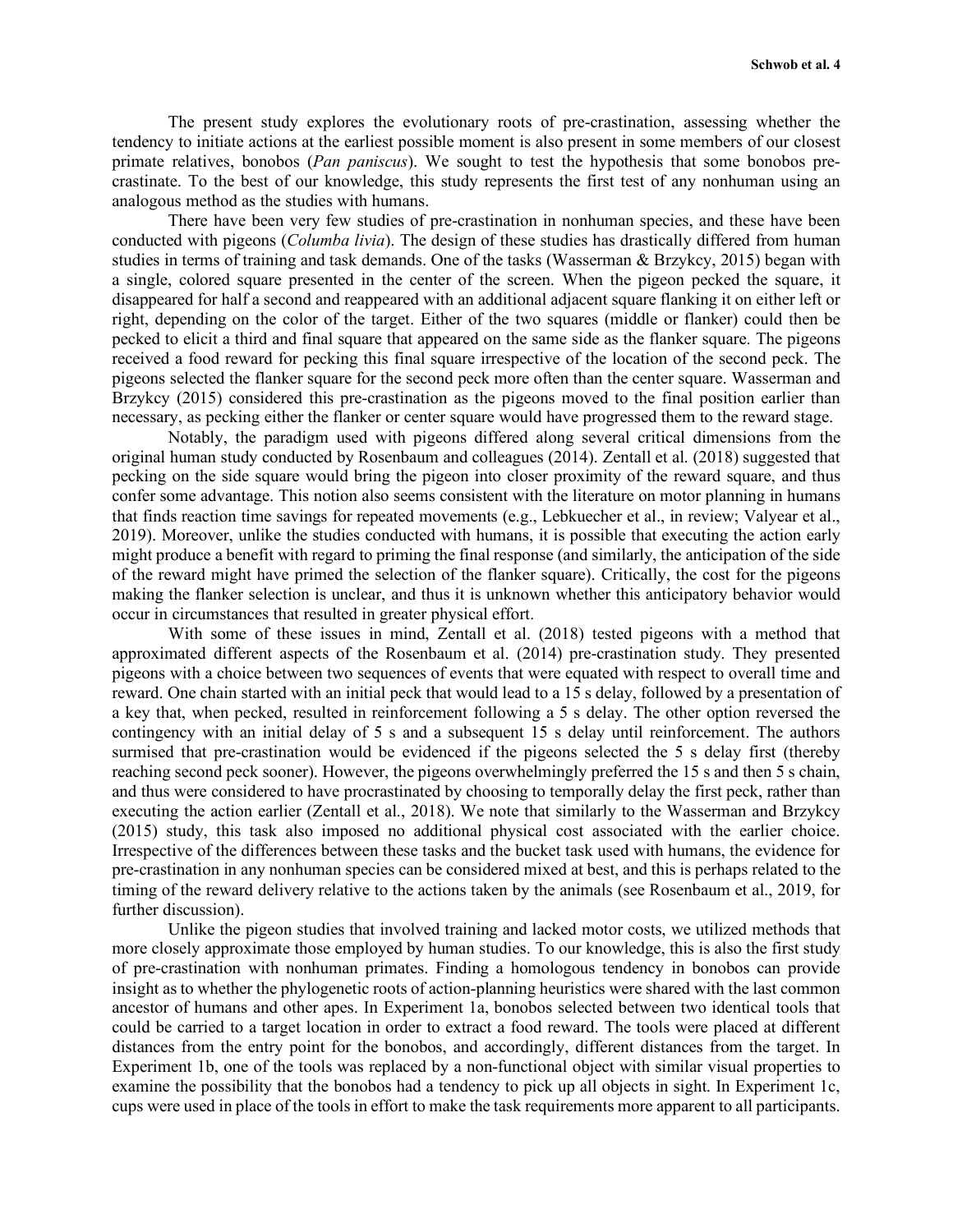The cups could be brought to an experimenter who would provision a juice reward. Similar to the human experiments, we considered the selection of the object closest to the starting point, and therefore furthest from the target, as the choice that would indicate pre-crastination.

## **Method**

## **Ethics Statement**

No animals were forced to participate, nor were there any injuries or stress related to participation in the study. The study was approved by the Institutional Animal Care and Use Committee at the Ape Cognition and Conservation Initiative. Experimental procedures conformed to the regulations of the IACUCs at the Ape Initiative and The Pennsylvania State University.

## **Participants**

We tested five bonobos (1 female;  $8 - 39$  years old; see Table 1) at the Ape Cognition and Conservation Initiative (Ape Initiative) in Des Moines, Iowa. Bonobos were tested individually and voluntarily participated. All animals have a history of participating in research tasks and were housed in accordance with guidelines provided by the USDA and the Association of Zoos & Aquariums.

#### **Table 1**

*Bonobo Demographic Information at the Onset of Data Collection*

| <b>Bonobo</b> | <b>Sex</b> | Age |  |
|---------------|------------|-----|--|
| Kanzi         | Male       | 39  |  |
| Elikya        | Female     | 22  |  |
| Nyota         | Male       | 21  |  |
| Maisha        | Male       | 19  |  |
| Teco          | Male       | 8   |  |

#### **Stimuli**

In Phase 1, bonobos were tested in an empty room (5.5 m x 8.5 m) except for two 30.5 cm white lollipop sticks placed on the ground in the center of a 30.5 cm x 30.5 cm square outlined with brightly colored chalk (see Figure 1). All objects across all three experiments were placed in the center of pink chalk squares that were meant to increase visibility. A target PVC pipe-feeder was filled with yogurt or mustard, both highly valued foods (the choice of reward was dictated by the individual's calorie allotment left for the day). The pipe-feeder was attached to the exterior of the enclosure 5.5 m from the testing room entrance. All bonobos were familiar with using sticks as tools to extract food. In Phase 2, the tool closest to the entrance was replaced with a non-functional object that shared similar features; either a 2.54 cm x 30.5 cm strip of white paper or a 2.54 cm x 30.5 cm strip of folded duct tape – these objects were similar in appearance to the functional tool but lack the rigidity to be used as a tool. Phase 3 was completed in a 8.5 m x 5.2 m room that was empty except for two cups (16.8 cm h x 8.9 cm diameter). An experimenter sat 6 m from the entrance behind a mesh barrier with a bottle of juice. All bonobos were familiar with cups and receiving juice rewards.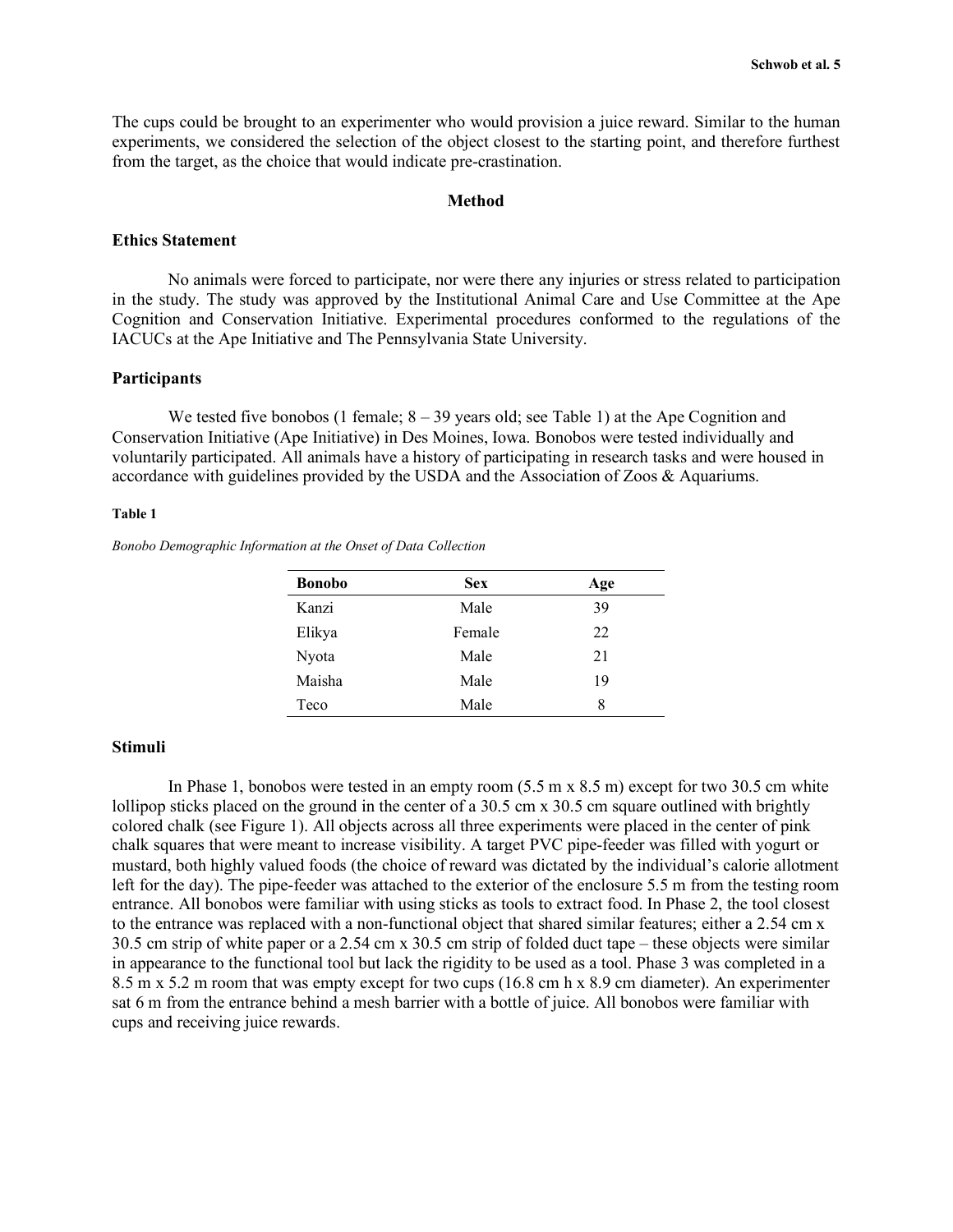## **Figure 1**

*A Schematic for the Setup of Each Study*



*Note*. A) Phase 1. B) Phase 2, where the thin gray rectangle represents the non-functional object. C) Phase 3

#### **Design and Procedure**

## *Phase 1*

Subjects entered the testing room and selected an object to transport to the pipe-feeder. Bonobos performed a minimum of five familiarization trials prior to testing in which a single tool was placed 30 cm directly in front of the target in a chalk square. The goal of the familiarization trials was to associate the chalk square with the presence of a tool. Doing so would allow the bonobos to look into the testing room prior to the onset of trials and appreciate the number and location of possible tools. Successful familiarization required bonobos to promptly select the tool and extract the reward three times in a row. If the bonobo did not move directly towards the object, did not pick up the tool before engaging with the target, or picked up the object and walked away from the target, the familiarization trial was not considered valid (and was subsequently rerun).

Testing trials were modeled on the original human study (Rosenbaum et al., 2014) with two tools placed at equidistant locations to the left and right of the (unmarked) direct line extending between the entrance to the room and the target (see Figure 1). The tools were placed at distances of either 71 cm, 142 cm, 213 cm, or 284 cm from the entrance depending on the trial. There were 12 possible unequal location combinations (e.g., 71 cm on the right, 284 cm on the left), with no trials using equivalent approach distances (e.g., 142 cm on both the right and left). This design led to 12 trials with the short approach distance tool on the right and 12 trials with the short approach distance tool on the left. Given the size of the tools, the bonobos could select either object or both (sequentially). Each asymmetric distance combination was completed twice for each subject, with combinations quasi-randomized such that no approach distance was repeated on the same side in successive trials, as was true for all phases.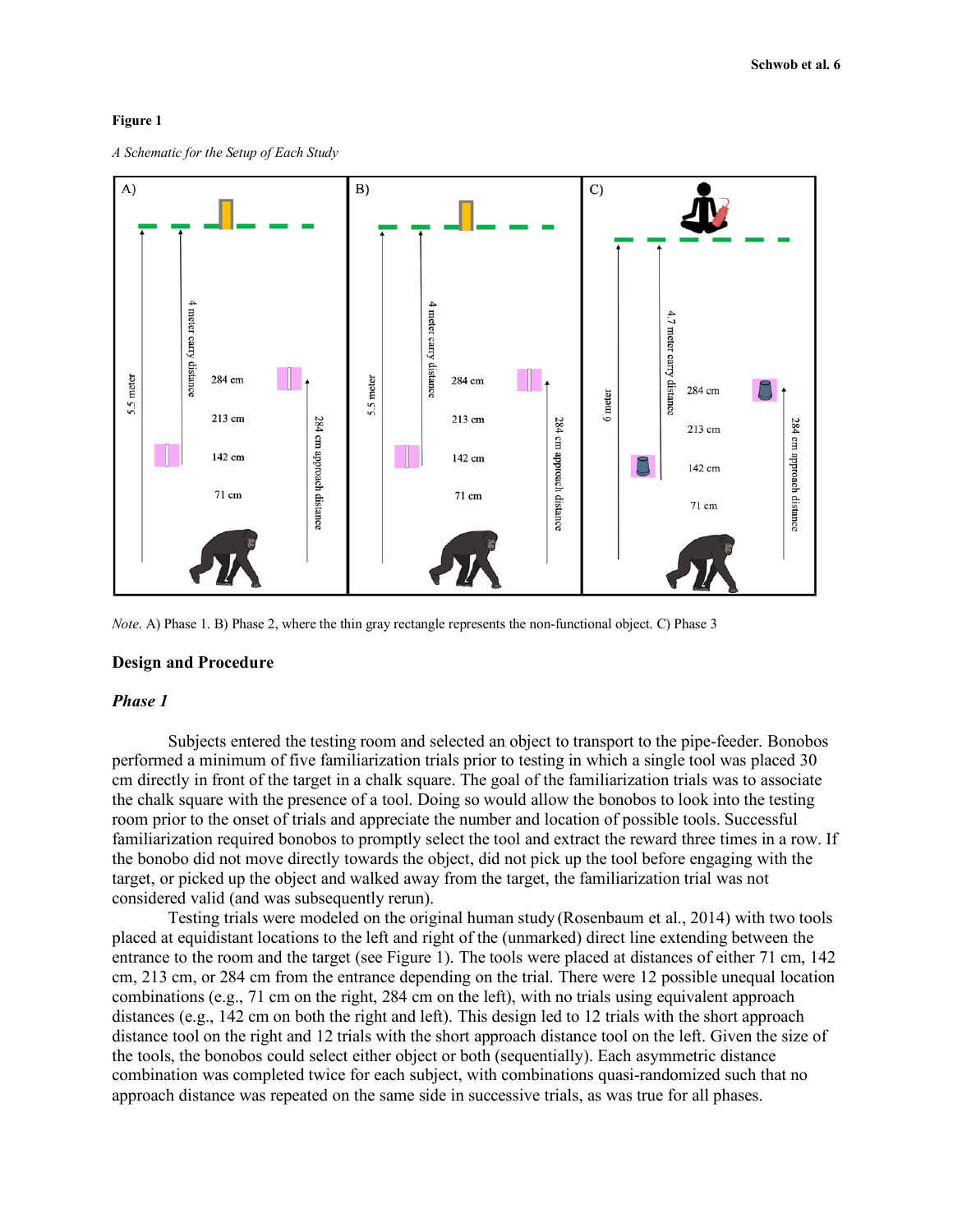To begin testing, the experimenter placed the two tools at their pre-determined locations in chalk squares while the bonobo waited outside the testing room. The experimenter allowed entry only after the bonobo gazed toward the experimenter. In all phases, apes were rewarded regardless of object selection. All trials were video recorded and subsequently coded by an experimenter and a research assistant blind to the hypotheses. The coders rated object selection with 100% inter-coder reliability (in all experimental conditions).

## *Phase 2*

After 24 hours elapsed following the last trial of Phase 1, the bonobos completed one trial of each distance combination for Phase 2. The setup was identical to Phase 1 except that the object with the short approach distance was a non-functional tool while the object with the long approach distance was the same functional tool used in Phase 1. Prior to this experiment, the bonobos were given 15 minutes to become familiar with the non-functional tools to ensure they would not select the item due to its novelty. Bonobos then completed six trials per non-functional object with no more than five trials in a single day.

## *Phase 3*

The procedure for Phase 3 was identical to Phase 1 except for the use of cups rather than sticks and juice as the reward rather than mustard or yogurt. All five bonobos had five familiarization trials that consisted of a single cup placed in the center of a brightly colored chalk square 5.8 m from the room entrance, and 0.3 m from the experimenter. In order to pass familiarization, subjects had to enter the room, grasp the cup, and transport it directly to the researcher to receive a juice reward. All five bonobos successfully passed all five familiarization trials and subsequently began testing trials within the next 24 hours. Each distance combination (71 cm, 142 cm, 213 cm, or 284 cm from the entrance) was presented once resulting in 12 trials per ape, with six trials with the short approach distance cup at the ape's right and six trials with the short approach distance cup at the left (randomly distributed).

## **Results**

## **Phase 1**

In Phase 1, only two bonobos passed their first five familiarization trials. The other three bonobos neglected the tool and showed minimal interest in participating after approximately 15 familiarization trials. Consequently, these individuals were excluded from Phase 1 and Phase 2 and we created a parallel task (Phase 3) to encourage greater participation. The two bonobos in Phase 1 completed 24 trials each, yielding a total of 48 trials. Of these 48 trials, the object with the short approach distance was transported 43 times (see Table 2 and Figure 2). One bonobo transported both objects in 16 of these trials. We used a binomial test (R version 4.0.0; R Core Team, 2016) with chance at 25% as random behavior could generate four outcomes: transporting the object with the short approach distance, transporting the object with the long approach distance, transporting both or neither of the objects. We found both bonobos transported the first object they approached more than would be expected by chance, with Kanzi choosing the first object alone more often than chance  $(87.50\%, p < .001, 95\% \text{ CI} [0.68, 0.97])$  and Teco choosing both objects more often than chance  $(66.67\%, p < .001, 95\% \text{ CI} [0.45, 0.84]).$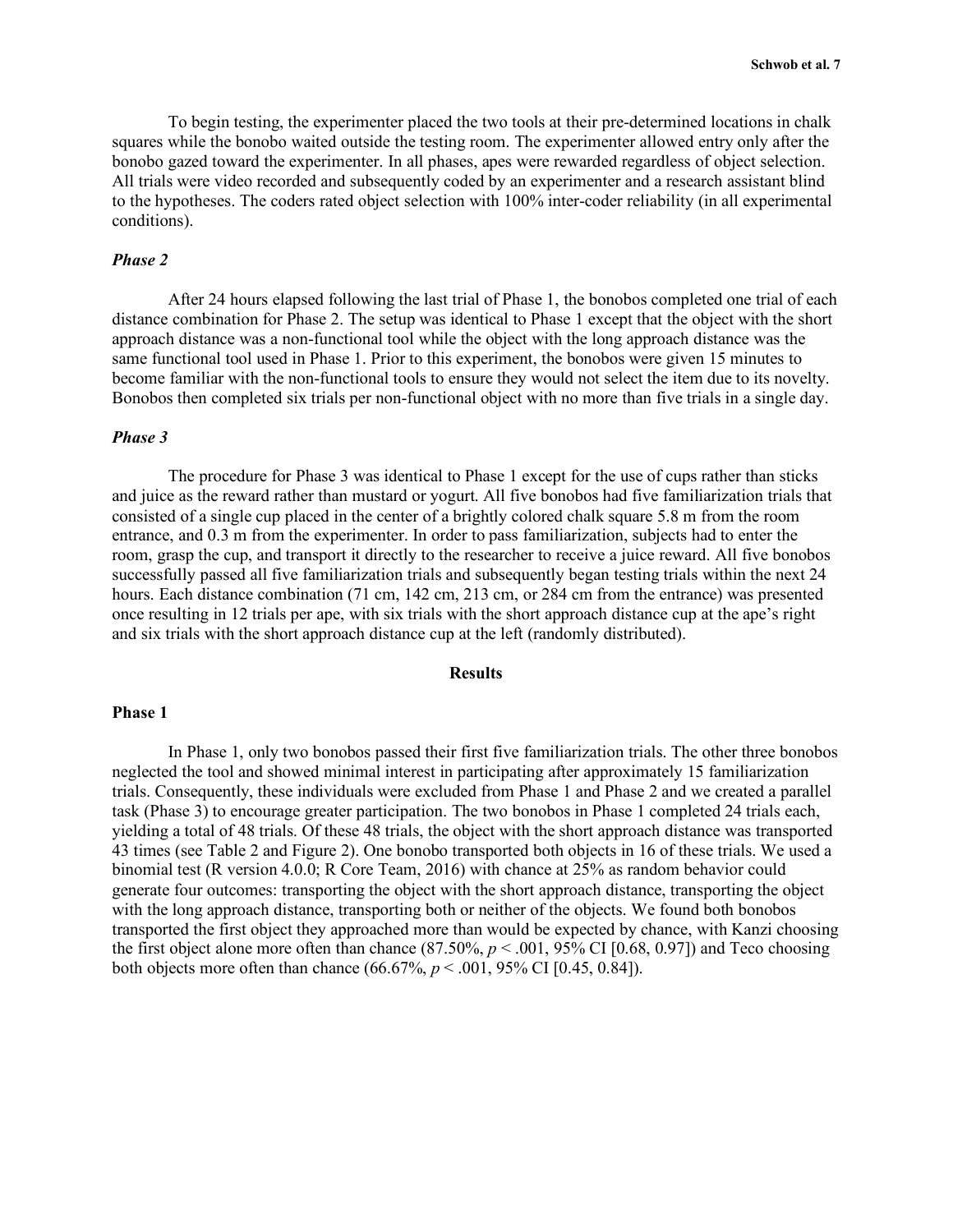## **Table 2**

| Experiment                | Ape     | Short Approach<br>(N) | Both $(N)$ | Long Approach<br>(N) | Trials $(N)$ |
|---------------------------|---------|-----------------------|------------|----------------------|--------------|
| Phase 1: Tools            | Kanzi   | 21                    | $\theta$   | 3                    | 24           |
|                           | Teco    | 6                     | 16         |                      | 24           |
|                           | Overall | 27                    | 16         | 5                    | 48           |
| Phase 2:<br>Nonfunctional | Kanzi   | 0                     | $\theta$   | 12                   | 12           |
|                           | Teco    | 0                     |            | 11                   | 12           |
|                           | Overall | 0                     |            | 23                   | 24           |
| Phase 3: Cups             | Kanzi   | 11                    |            |                      | 12           |
|                           | Elikya  | 8                     |            |                      | 11           |
|                           | Maisha  | າ                     |            |                      | 12           |
|                           | Nyota   | 6                     |            |                      | 12           |
|                           | Teco    |                       | 8          | 0                    | 8            |
|                           | Overall | 27                    | 20         | 8                    | 55           |

*Raw Data of the Results of All Phases*

## **Phase 2**

Both bonobos successfully completed 12 trials each. Across both subjects, the nonfunctional object with the short approach distance was selected once out of 24 trials. Both apes ignored the nonfunctional object with the short approach distance and transported the functional object with the long approach distance more often than would be expected by chance (Kanzi: 0%, *p* < .001, 95% CI [0.74, 1.00]; Teco: 8.33%, *p* < .001, 95% CI [0.62, 0.99]). For the single trial in which the non-functional object was selected, it was not transported. Using a z-test of proportions, we found that the proportion of transporting the object with the short approach distance was significantly higher in Phase 1 than in Phase 2 (*z* = 6.75, *p* < .001, 95% CI [0.724, 1.000]).

## **Phase 3**

All five bonobos passed their first five familiarization trials and completed Phase 3. Four bonobos completed all 12 trials and one completed only 11 trials. The juvenile bonobo (Teco) completed all 12 trials; however, on four of these he did not select a cup while moving towards the target, and thus these four trials were not included in the analyses. Maisha and Nyota did not select a tool in 3 and 4 trials respectively. Consequently, these trials were re-run.

Of the five bonobos and 55 trials included in this analysis, the cup with the short approach distance was transported 47 times (85.45%). Of these 47 trials, both cups were transported 20 times (42.55% which was equivalent to 36.36% out of all 55 trials). The cup with the long approach distance was exclusively transported eight time across all 55 trials (14.55%). Binomial tests were completed for each individual with chance set again at 25%. Two of the five bonobos were more likely than chance to transport the cup with the short approach distance alone (Kanzi: 91.67%,  $p < .001$ , 95%CI [0.42, 1.00]; Elikya: 72.73%, *p*  $= 0.001$ , 95% CI  $[0.39, 0.74]$ ). Of the remaining three bonobos, two transported both objects at greater than chance levels (Maisha: 66.67%, *p* = .003, 95% CI [0.35, 0.90]; Teco: 100%, *p* = .008, 95% CI [0.63, 1.0]). The final bonobo trended towards significance for selecting the object with the short approach distance alone (Nyota:  $50\%$ ,  $p = .086$ ,  $95\%$  CI [0.21, 0.79]). This bonobo also transported the cup on the right 11 of 12 trials, suggesting a possible side bias.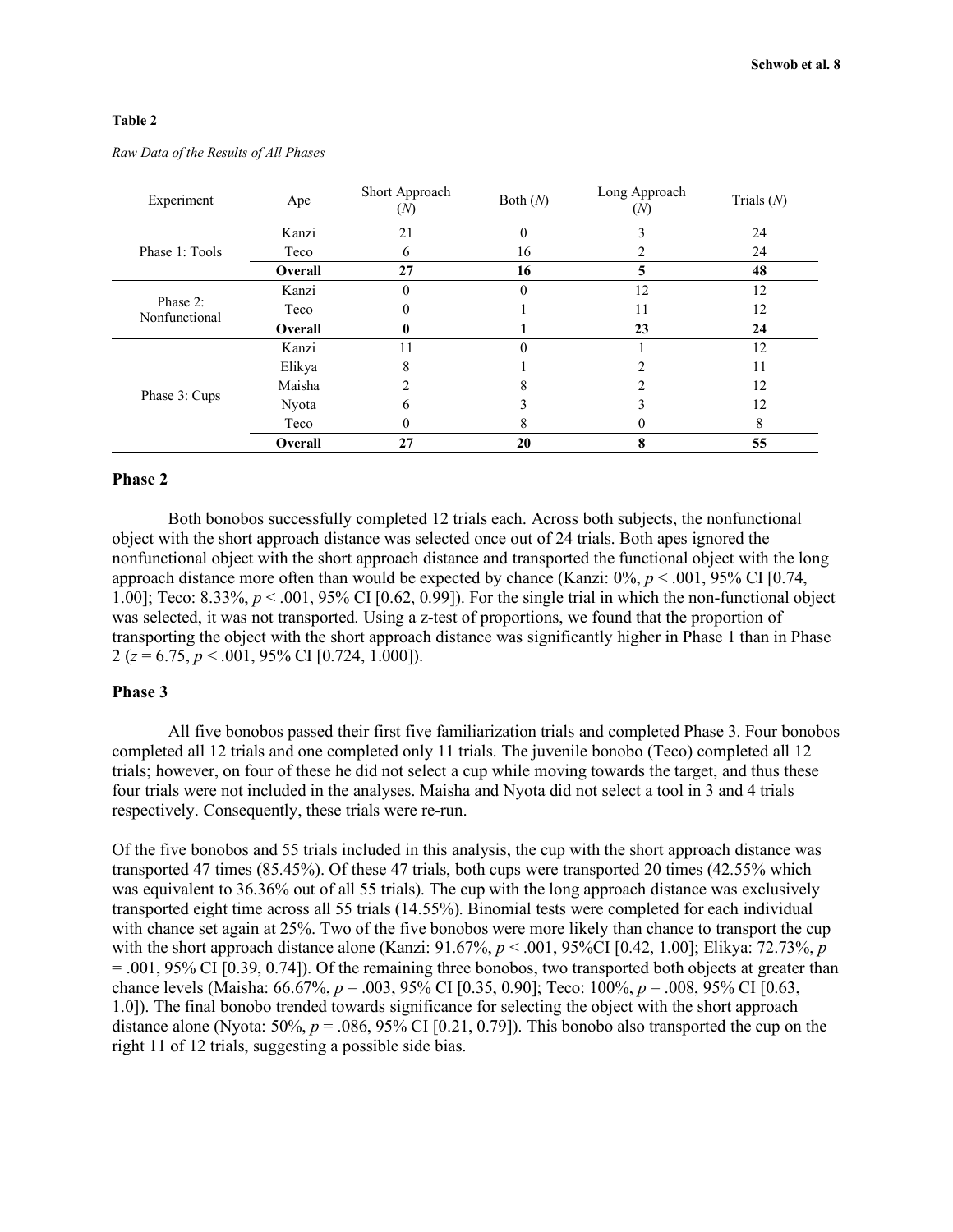# **Figure 2**



*Object Selection for Phase 1, Phase 2, and Phase 3 for Each Bonobo*

## **Discussion**

Pre-crastination is the tendency to initiate a task as soon as possible, an effect observed even when early initiation incurs additional physical cost (Fournier et al., 2019; Rosenbaum et al., 2014). This study explored whether pre-crastination behaviors exist in bonobos in the context of a transport task. In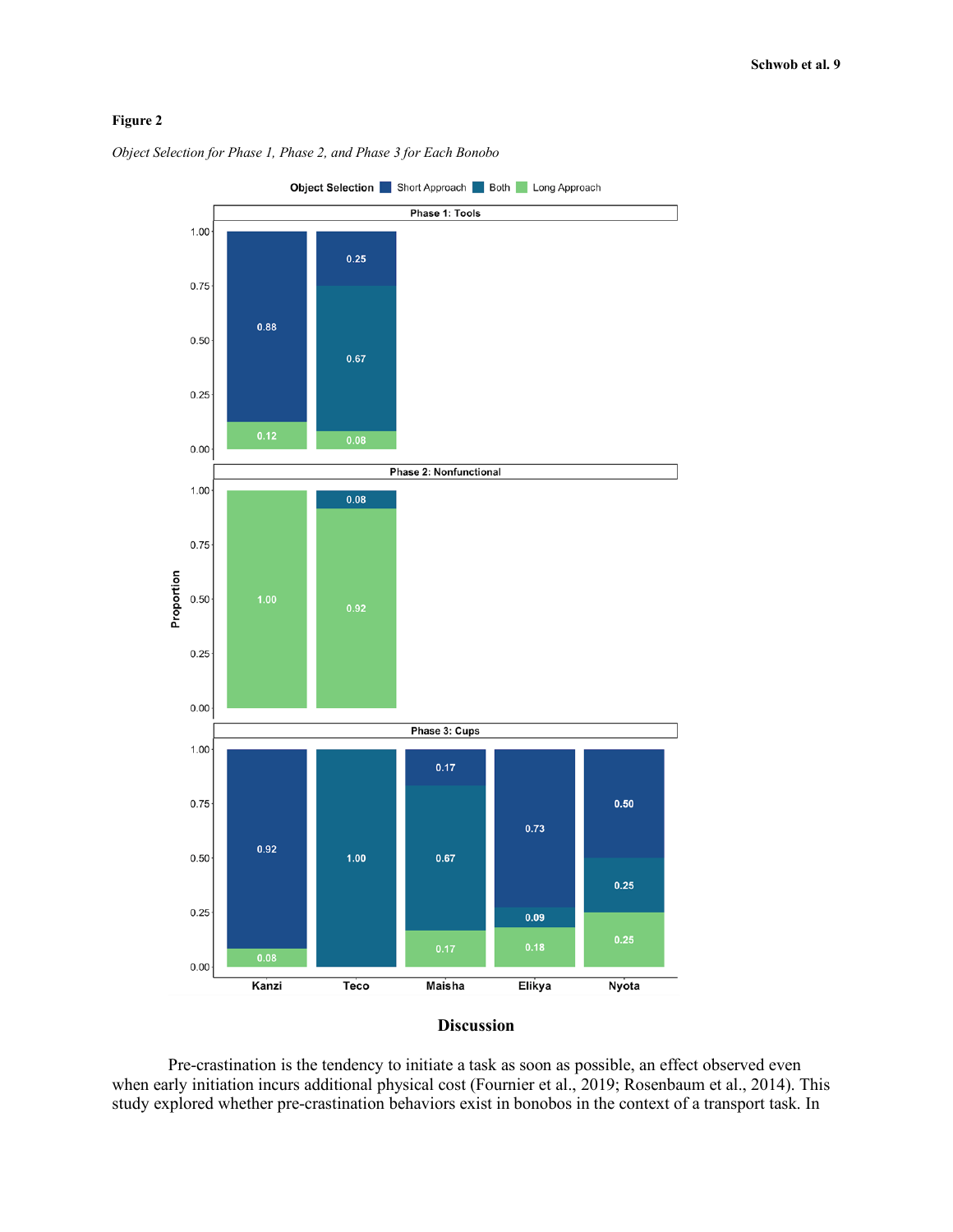Phase 1, we presented bonobos with two sticks with which they could extract a food reward. One stick was nearer to the subject and farther from the goal (i.e., short approach and longer transport distance), and one was farther from the subject and closer to the goal (i.e., long approach and shorter transport distance), similar to human studies of this behavior (e.g., Rosenbaum et al., 2014). However, only two bonobos passed the familiarization trials and progressed to this test. Of these two bonobos, one consistently selected the tool with the short approach distance even though it resulted in a longer transport. The other bonobo frequently selected the first tool as well, but often transported both tools to the goal, which was not anticipated. In Phase 2, the short approach tool was replaced by a non-functional object and both bonobos consistently selected only the functional tool that had the longer approach distance. Phase 3 was designed to facilitate the participation of more subjects. The bonobos were presented with two cups that could be transported to an experimenter who then would provide a juice reward. Consistent with the other phases of the experiment, one cup was nearer to the subject and required a longer transport distance and one was further from the subject but required a shorter transport distance. All five bonobos completed the experimental task. We found that two of the five bonobos transported the object with the short approach distance and ignored the object closest to the goal (i.e., pre-crastinated). A third bonobo trended in this direction as well but did not reach significance. The remaining two bonobos selected both cups at greater than chance levels. While there was considerable variability between selecting either the first cup or both cups, the fact that at least two individuals very consistently chose the first cup provides an existence proof that pre-crastination, as it has been defined in the human literature (Rosenbaum et al., 2014), can also be found among members of the closest living relatives to humans.

Despite the variability noted above, the proportion of pre-crastinators in our study was actually quite comparable to that reported in human research (Raghunath et al., 2020). Studies reporting individual differences in pre-crastination in humans have reported that 29% – 40% of participants consistently precrastinate (Blinch & DeWinne, 2019; Raghunanth et al., 2020; see also Fournier et al., 2019). Similarly, in Phase 3, we found that 40% of our sample consistently pre-crastinated, exhibiting a statistically significant preference for transporting only the object with the short approach distance. While we acknowledge our sample size was small (especially relative to the human studies), access to bonobos living in AZA-accredited facilities in which these types of experiments can be conducted is extraordinarily limited. Nevertheless, one salient difference across species is that the human studies found between 40 – 45% of participants rarely pre-crastinated, preferring the motorically efficient choice (Blinch & DeWinne, 2019; Raghunanth et al., 2020). This behavior was not evident in any of the individuals in our study. Rather, all five bonobos exhibited a preference for transporting the firstencountered object with the short approach distance, though several bonobos transported the second object as well. Selecting both objects was also a notable departure from human participants (Rosenbaum et al., 2014) who followed the explicit instructions provided by the experimenters to select a single bucket for transport. We note that despite transporting two objects, the bonobos never attempted to obtain an additional reward by presenting the second object, nor did they appear frustrated in receiving a single reward. The results of Phase 2 suggest that it was possible, at least in principle, for an individual prone to selecting two objects to forgo the selection of the first encountered object.

While these findings suggest evolutionary continuity in pre-crastination among some individuals, a related question is whether these behaviors arise due to similar cognitive processes. This issue has not been fully resolved in humans (Rosenbaum & Wasserman, 2015), so correspondingly it would be difficult to make any claims regarding shared cognitive features. The initial study (Rosenbaum et al., 2014) suggested that selecting the first encountered object hastened the completion of the subgoal and thereby reduced the cognitive load associated with the task. However, we note that several follow-up studies have suggested that the pre-crastination choice reflects automatic execution that requires little deliberation (Fournier et al., 2018; Blinch & DeWinne, 2019; Ragunath, et al., 2020). For example, Blinch and DeWinne found shorter deliberation times for participants who pre-crastinated relative to those who selected the motorically efficient choice. A more recent study suggested that those with higher working memory capacities may be more likely to deliberate and select the motorically efficient choice (Ragunath, et al., 2020), though it is possible that this relationship reflected the extent to which participants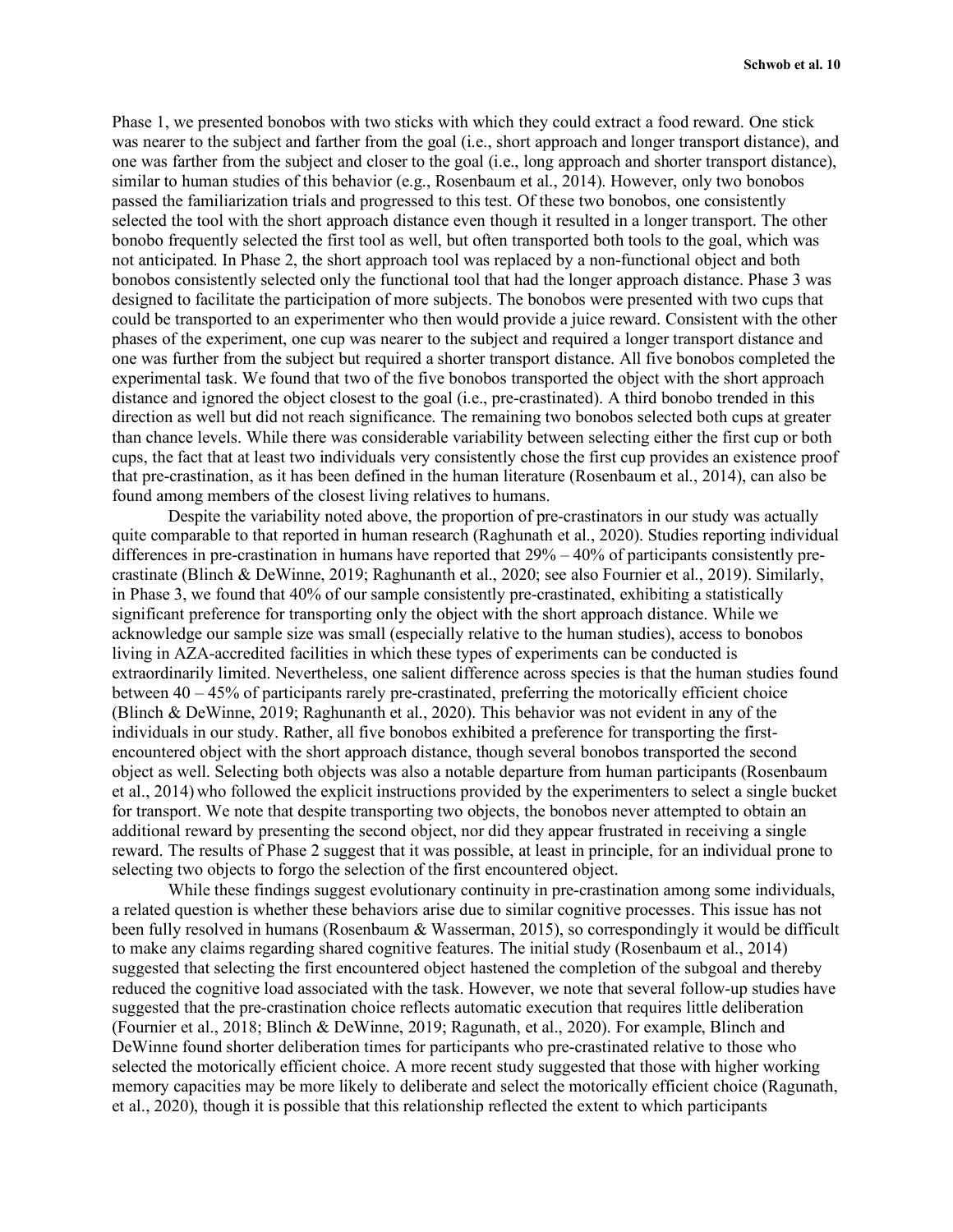(undergraduate college students) exerted maximum effort in completing either task. Notwithstanding, if pre-crastination reflects automatic processing, it is likely due to the fact that the perception of objects activates their affordances, in particular when the objects are relevant for the task at hand (e.g., Jax & Buxbaum, 2010; Tucker & Ellis, 1998; see Fournier et al., 2018 for a more extensive discussion). Similarly, the presence of correct affordances for an intended action plan can influence attention (Pavese & Buxbaum, 2002). Together, these notions suggest that behavioral inhibition is likely required to bypass the objects that are nearer to the participant in order to select the motorically efficient choice (Fournier et al., 2018).

We feel this account holds promise for understanding the choices produced by the bonobos. As noted above, the bonobos typically selected the first object they encountered, either in the context of transporting it alone (pre-crastination) or in the context of selecting both objects. This fits with the notion that bypassing the near object with the correct affordances would require inhibitory control (Fournier et al., 2018). It is also worth noting that chimpanzees, a close relative of the bonobo, have been found to exert inhibitory control in a variety of situations (e.g., Beran et al., 2014; Evans & Beran, 2007), but the relatively low cost for transporting the tools in our experiment (in which the reward would be the same regardless) likely diminished the inclination to exert more cognitive effort. Correspondingly, given that the bonobos could not be instructed to take only one tool, the selection of the second tool may likewise reflect a lack of inhibition. That said, this explanation might mean the bonobos did not consider the subgoal completed after selecting the first object (which further speaks to the notion that the behavior was automatically executed, particularly for some individuals). Future work investigating the relationship between inhibitory control and pre-crastination would be useful for both humans and bonobos.

The automatic response hypothesis is further supported by Blinch and DeWinne's (2019) observation that the selection of the second object alone appeared to require more deliberation in humans. As we noted above, very few bonobos ever selected this option, and none consistently (unlike the aforementioned human study in which 40% of human participants consistently selected the motorically efficient choice). Similarly, the notion that correct affordances of the tool may facilitate the triggering of the action plan could explain the results of Phase 2. In Phase 2, the bonobos did not select the first object when it was non-functional. While the objects may have looked superficially similar to the tools, the affordances were clearly different (e.g., the strip of tape relative to the stick). Thus, the role of affordances in triggering the action plan (see Fournier et al., 2018) may have obviated the need for inhibitory control to suppress selection.

Assuming this automaticity theory is correct, we would expect to find pre-crastination behaviors across a wide variety of species. Perhaps the more interesting test, from a cognitive perspective, would be to investigate whether the pre-crastination tendency is reduced as the cost for transport is raised. For example, when Raghunath and colleagues (2020) presented participants with a near cup (that required further transport) that was relatively full of water (and hence required greater attention during transport) versus a far cup that had relatively little water, participants tended to avoid the pre-crastination choice. By not abiding by the automaticity heuristic, the individuals exhibited some flexibility in their choice. Thus, flexibility in choice behavior in the context of these pre-crastination tasks might be a better index of deliberation, as flexibility has also recently been linked with conscious behaviors (Droege & Braithwaite, 2014; Droege et al., 2021). Planned future experiments will explore pre-crastination using objects that require greater physical effort to move and thus preclude the selection of both objects.

Broadly, our findings are consistent with other studies demonstrating a lengthy evolutionary history for cognitive heuristics (e.g., Chen et al., 2006; Heilbronner & Hayden, 2016; Krupenye et al., 2015; Shafir et al., 2002) that presumably act to reduce cognitive load during decision making, occasionally at the expense of producing optimal outcomes from an energetic perspective (e.g., Gigerenzer & Todd, 1999). In a similar vein, research on pre-crastination more generally underscores the need to quantify both cognitive and physical costs associated with behavioral choices (Rosenbaum et al., 2019). On this view, pre-crastination behaviors, which may feel unintuitive on first blush, may accord well with Zipf's *principle of least effort* (Zipf, 1949).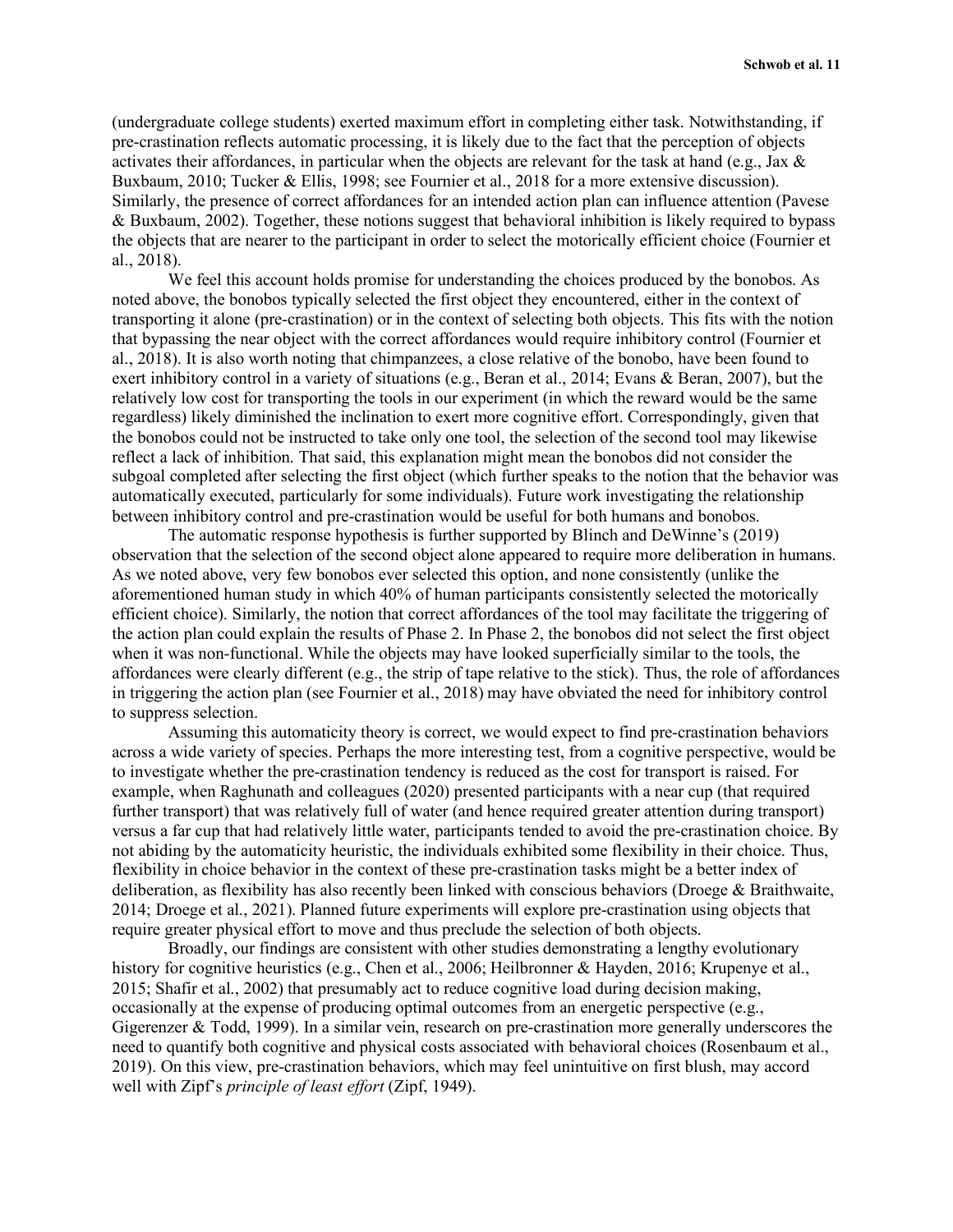We close by noting that understanding the evolutionary roots of pre-crastination is of particular importance given that it is a bias that influences the ordering of action sequences. Similar types of ordering biases (e.g., Easy First) have been posited to play a particularly important role in shaping human behavior, including planning syntactic choices in the context of language production (see MacDonald, 2013). Given the insight that all complex action sequences require a hierarchical plan (Lashley, 1951; see Rosenbaum et al., 2007), finding parallel biases for sequence planning in a closely related primate species may shed new light on the evolutionary origins of some of the most complex forms of human behavior.

**Data Availability:** Data and coding are available upon request and on GitHub: https://github.com/ngschwob/PRCST\_Bonobos.

**Author Contributions:** Natalie Schwob was responsible for experimental design, data collection, data analysis and writing of the manuscript. Amanda Epping was responsible for experimental design and data collection. Jared Taglialatela was responsible for experimental design. Daniel Weiss was responsible for experimental design, data analysis and writing of the manuscript.

**Funding**: Funding was provided by the Herbert H. Krauss Memorial Graduate Research Endowment in Psychology.

**Conflict of Interest:** The authors declare no conflicts of interest.

## **Acknowledgements**

We would like to thank the Herbert H. Krauss Memorial Graduate Research Endowment in Psychology for funding this project. Additional thanks to Renee Margolis for helping code the data and to Chelsea Cox, Emily Cain, Gaila Conklin, Anna Olson, and Calle Uerling for assistance in collecting the data. We would also like to thank David Rosenbaum for contributing to early discussions of the project.

## **References**

- Beran, M. J., Evans, T. A., Paglieri, F., McIntyre, J. M., Addessi, E., & Hopkins, W. D. (2014). Chimpanzees (*Pan troglodytes*) can wait, when they choose to: A study with the hybrid delay task. *Animal Cognition*, *17*(2), 197–205.
- Blinch, J., & DeWinne, C. R. (2019). Pre-crastination and procrastination effects occur in a reach-to-grasp task. *Experimental Brain Research*, 237(5), 1129–1139.
- Chen, M. K., Lakshminarayanan, V., & Santos, L. R. (2006). How basic are behavioral biases? Evidence from capuchin monkey trading behavior. *Journal of Political Economy*, *114*(3), 517–537.
- Droege, P., & Braithwaite, V. A. (2014). A framework for investigating animal consciousness. In G. Lee, J. Illes, & F. Ohl (Eds.), *Ethical Issues in Behavioral Neuroscience. Current Topics in Behavioral Neurosciences*, Vol 19 (pp. 79-98). Springer.
- Droege, P., Weiss, D. J., Schwob, N., & Braithwaite, V. (2021). Trace conditioning as a test for animal consciousness: A new approach. *Animal Cognition, 24*, 1299–1304.
- Evans, T. A., & Beran, M. J. (2007). Chimpanzees use self-distraction to cope with impulsivity. *Biology Letters*, *3*(6), 599–602.
- Fournier, L. R., Coder, E., Kogan, C., Raghunath, N., Taddese, E., & Rosenbaum, D. A. (2018). Which task will we choose first? Precrastination and cognitive load in task ordering. *Attention, Perception, & Psychophysics*, *81*(2), 489–503.
- Fournier, L. R., Stubblefield, A. M., Dyre, B. P., & Rosenbaum, D. A. (2019). Starting or finishing sooner? Sequencing preferences in object transfer tasks. *Psychological Research*, *83*(8), 1674–1684.
- Gigerenzer, G., & Todd, P. (1999). Fast and frugal heuristics: The adaptive toolbox. In G. Gigerenzer, P. Todd, & the ABC Group (Eds.), *Simple heuristics that make us smart* (pp. 11). Oxford University Press.
- Heilbronner, S. R., & Hayden, B. Y. (2016). The description-experience gap in risky choice in nonhuman primates. *Psychonomic Bulletin & Review*, *23*(2), 593–600.
- Hull, C. L. (1943). *Principles of behavior* (Vol. 422). Appleton-Century-Crofts.